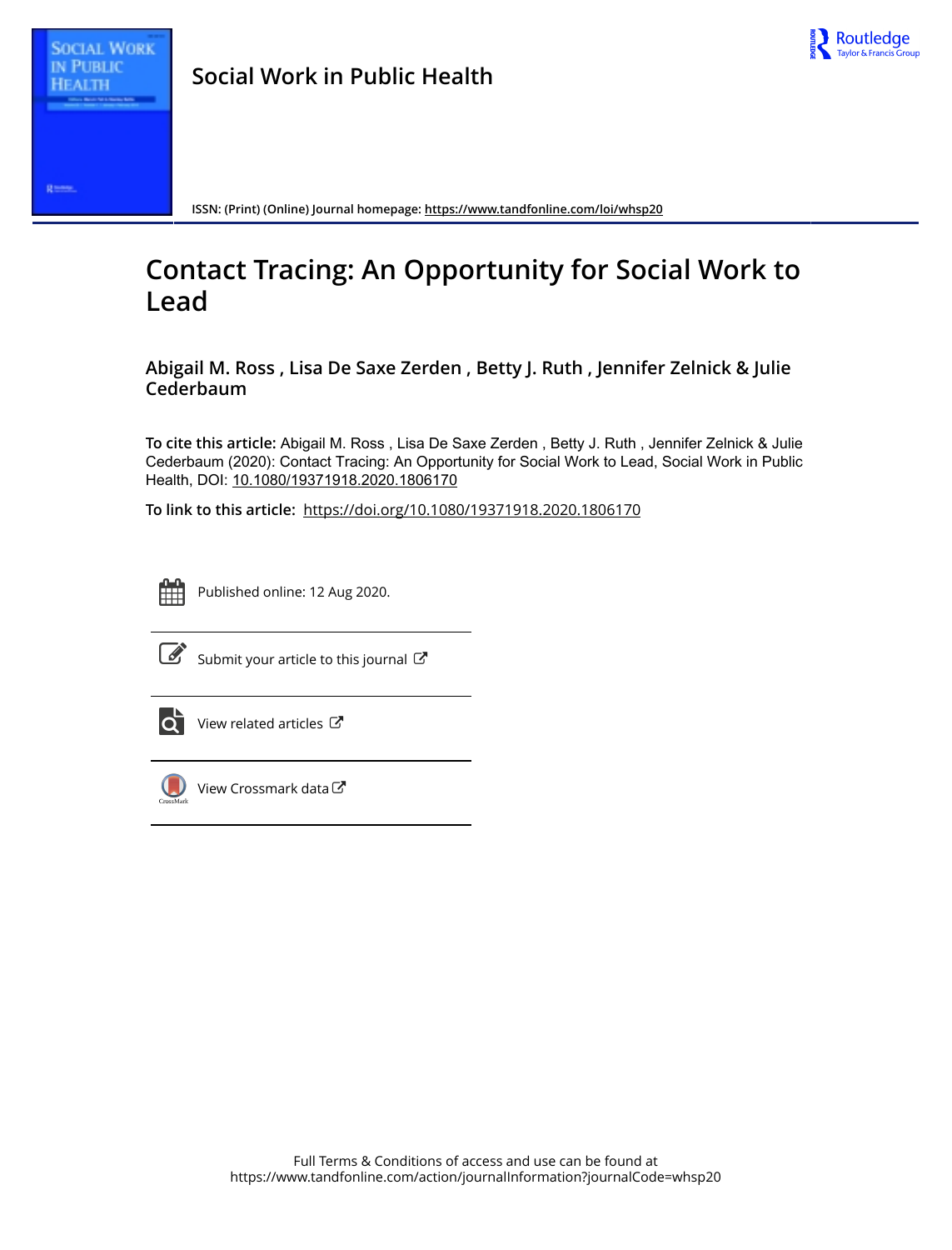

Check for updates

# **Contact Tracing: An Opportunity for Social Work to Lead**

Abig[a](#page-1-0)il M. Ross D<sup>a</sup>, Lisa De Saxe Zerden<sup>[b](#page-1-0)</sup>, Betty J. Ruth<sup>c</sup>, Jennifer Zelnick<sup>d</sup>, and Julie Cederbaum<sup>e</sup>

<span id="page-1-2"></span><span id="page-1-1"></span><span id="page-1-0"></span><sup>a</sup>Graduate School of Social Service, Fordham University, New York, New York, USA; <sup>b</sup>School of Social Work-Chapel Hill, University of North Carolina, Chapel Hill, North Carolina, USA; 'School of Social Work, Boston University, Boston, Massachusetts, USA; <sup>d</sup>Graduate School of Social Work, Touro College, New York, New York, USA; <sup>e</sup>Suzanne Dworak-Peck School of Social Work, University of Southern California, Los Angeles, California, USA

#### **ABSTRACT**

Since the novel coronavirus disease (COVID-19) first emerged in December 2019, there have been unprecedented efforts worldwide to contain and mitigate the rapid spread of the virus through evidence-based public health measures. As a component of pandemic response in the United States, efforts to develop, launch, and scale-up contact tracing initiatives are rapidly expanding, yet the presence of social work is noticeably absent. In this paper, we identify the specialized skill set necessary for high quality contact tracing in the COVID-19 era and explore its alignment with social work competencies and skills. Described are current examples of contact tracing efforts, and an argument for greater social work leadership, based on the profession's ethics, competencies and person-in-environment orientation is offered. In light of the dire need for widespread high-quality contact tracing, social work is well-positioned to participate in interprofessional efforts to design, oversee and manage highly effective front-line contact tracing efforts.

#### **KEYWORDS**

Social work; public health; contact tracing; COVID-19

### **Introduction**

<span id="page-1-6"></span><span id="page-1-5"></span><span id="page-1-4"></span><span id="page-1-3"></span>Since the novel coronavirus disease (COVID-19) first emerged in December 2019, there have been unprecedented efforts worldwide to contain and mitigate the spread through evidence-based public health measures. As the United States (US) grapples with COVID-19, its sequelae, and the health inequities it further exposes, all professions, including social work, must wrestle with the challenges it poses (Walter-McCabe, [2020](#page-13-0)). Social work's involvement in epidemic response and recovery is not new: for more than a century, social work has been an important component of the public health workforce and collaborated extensively in this arena (Ruth & Marshall, [2017](#page-12-0)). Equally important, contemporary social work is deeply involved in health and health care. Almost half of the nation's roughly 700,000 social workers work in a broad range of health and health care roles. The remaining workforce is involved in promoting health and well-being in child welfare, housing, school social work, veterans and military services, and forensic social work (Ruth, Wachman, & Marshall, [2019](#page-12-1)). Yet, despite its history, breadth of involvement in health, and ongoing involvement in addressing upstream issues related to the social determinants of health (SDOH; National Academies of Science, Engineering and Medicine [NASEM], [2019](#page-12-2)), the profession's role in epidemic response remains generally under-acknowledged. In particular, the role of social work in contact tracing is largely unexplored. This paper highlights the synergy between contact tracing efforts and social work practice by first identifying the specialized skill set necessary for high quality contact tracing in the COVID-19 era and subsequently exploring its alignment with social work competencies and skills. Examples of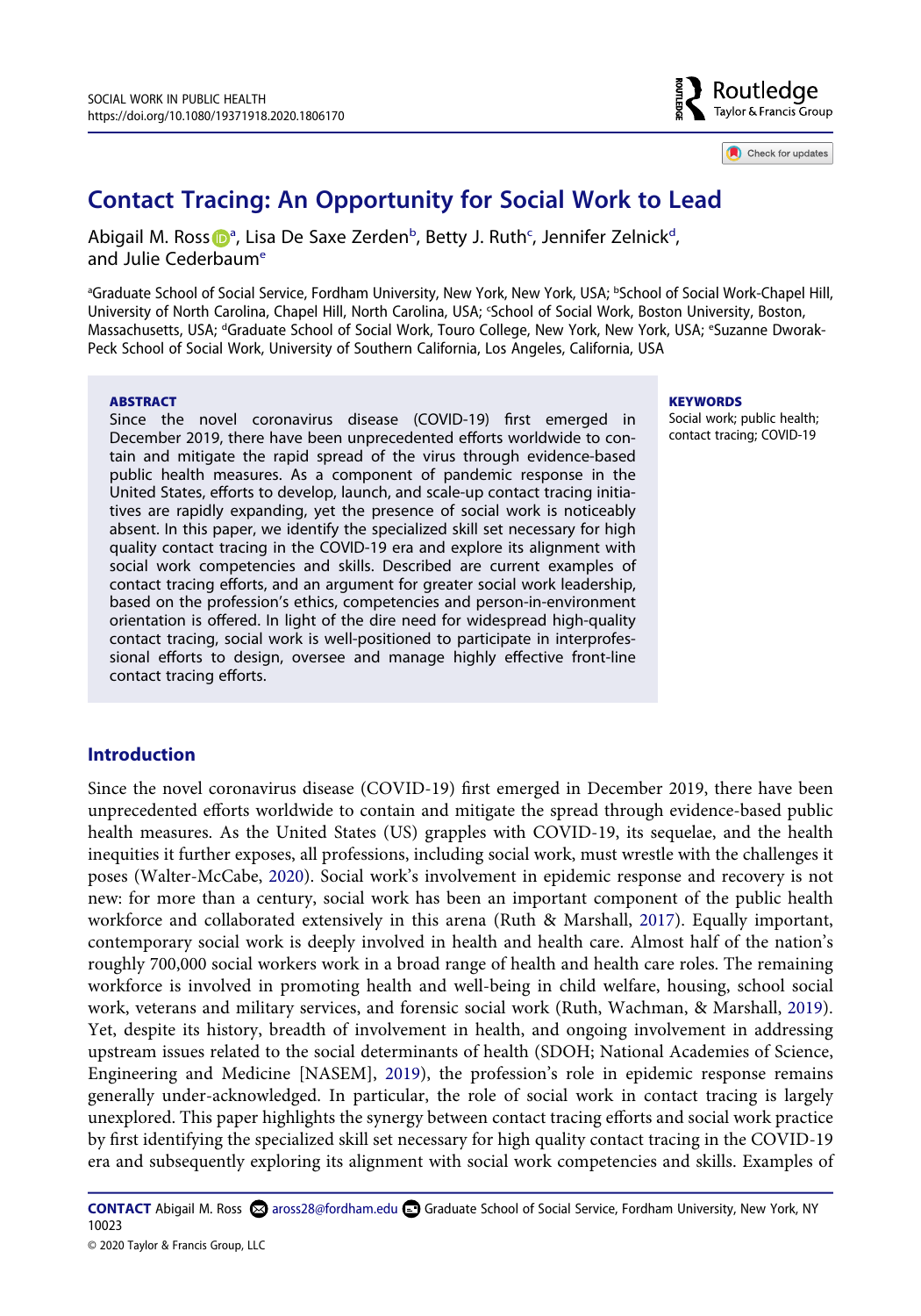current contact tracing efforts are described, and the argument for social work leadership, based on the profession's ethics, competencies and person-in-environment orientation, is offered. In light of the dire need for widespread high quality contact tracing, social work is well-positioned to lead and/or participate in design, oversight, and management of front-line contact tracing efforts.

#### **The COVID-19 pandemic response**

<span id="page-2-11"></span>While the COVID-19 pandemic has been experienced on a global scale, there is substantial variation in the degree to which countries around the world have been affected. Some countries, including New Zealand and South Korea, have been able to contain the spread of COVID-19 through expeditious and aggressive national efforts involving investments in stringent – yet highly effective – public health measures that include pandemic management practices designed to prevent community transmission (Thompson, [2020](#page-12-3)). In addition to highly coordinated governmental responses that include universal testing, prompt contact tracing, and subsequent quarantine/isolation (Walensky & Del Rio, [2020](#page-13-1)), measures taken to facilitate strict social (physical) distancing (e.g., closures of schools and nonessential workplaces, social gathering bans, and travel restrictions) have effectively eliminated disease spread in these countries (Marais & Sorrell, [2020\)](#page-12-4).

<span id="page-2-13"></span><span id="page-2-6"></span><span id="page-2-5"></span><span id="page-2-4"></span>In the US, the federal government's reluctance to act early and with a coordinated response facilitated rapid and exponential community spread of COVID-19 (Pei, Kandula, & Shaman, [2020](#page-12-5)). This lack of swift and decisive action rendered the US unable to limit viral exposure and transmission during the "containment" phase of this pandemic (Pei et al., [2020](#page-12-5)). Current efforts to "flatten the curve" and contain community spread are now focused on mitigation – a series of strategies designed to slow the further spread of the virus and reduce anticipated surges in health care use (Parodi & Liu, [2020](#page-12-6)). Mitigation efforts also rely on non-pharmaceutical interventions such as travel restrictions, closures of schools and non-essential businesses, and policies that facilitate social (physical) distancing – all of which must be highly coordinated to be effective (Pan et al., [2020](#page-12-7)). While disruptive and inconvenient, social (physical) distancing was effective in both reducing and delaying peak infection rates and mortality in the 1918 influenza pandemic (Tomes, [2010](#page-13-2)). Despite these efforts, the US federal response has been characterized as "inconsistent and incoherent" by world-renowned scientists (The Lancet Editorial Board, [2020](#page-12-8)). Federal mitigation efforts have been stymied by inadequate preparation and planning, ongoing resource mismanagement, and inadequate testing access, resulting in a national catastrophe. As of this writing, the infection rate in the US has topped 1.6 million – accounting for nearly 30% of infections worldwide – and the death toll has just surpassed 100,000 (Johns Hopkins University, [2020a\)](#page-11-0). New research suggests that as many as 54,000 lives may have been saved had the US implemented coordinated social (physical) distancing measures just two weeks earlier (Pei et al., [2020\)](#page-12-5).

<span id="page-2-14"></span><span id="page-2-12"></span><span id="page-2-10"></span><span id="page-2-9"></span><span id="page-2-8"></span><span id="page-2-7"></span><span id="page-2-3"></span><span id="page-2-2"></span><span id="page-2-1"></span><span id="page-2-0"></span>Consistent with the overwhelming evidence of racial disparities in other health outcomes across the US (Braveman et al., [2011;](#page-10-0) Meyer, Yoon, & Kaufmann, [2013;](#page-12-9) Woolf & Braveman, [2011](#page-13-3)), communities of color nationwide disproportionately bear the burden of coronavirus morbidity and mortality, with disparities most markedly affecting the African American community (APM Research Lab, [2020;](#page-10-1) Yancy, [2020\)](#page-13-4). In Chicago, where a third of the city's population is African American, early data indicate that African Americans comprise nearly 50% of those diagnosed with coronavirus (Reyes, Husain, Gutowski, St Clair, & Pratt, [2020\)](#page-12-10). The disparate effect is more pronounced in Louisiana, a state in which 70% of fatalities linked to COVID-19 have been among Black people, who represent only 32% of the state's population (Russell & Karlin, [2020\)](#page-12-11). In New York City (NYC), people in Black and Latinx communities are dying at twice the rate of their White counterparts (Luce, [2020\)](#page-12-12). Findings from a study compiling data from 40 states and Washington D.C. show that the overall COVID-19 mortality rate for Black Americans is 2.4 times the rate for Whites and 2.2 times as high as the rates in Asians and Latinx populations (APM Research Lab, [2020](#page-10-1)). While an aggregated mortality rate was not able to be calculated for Native Americans across all states due to limited data, estimates from Arizona and New Mexico, home to a large portion of Navajo Nation, show that the COVID-19 mortality rate is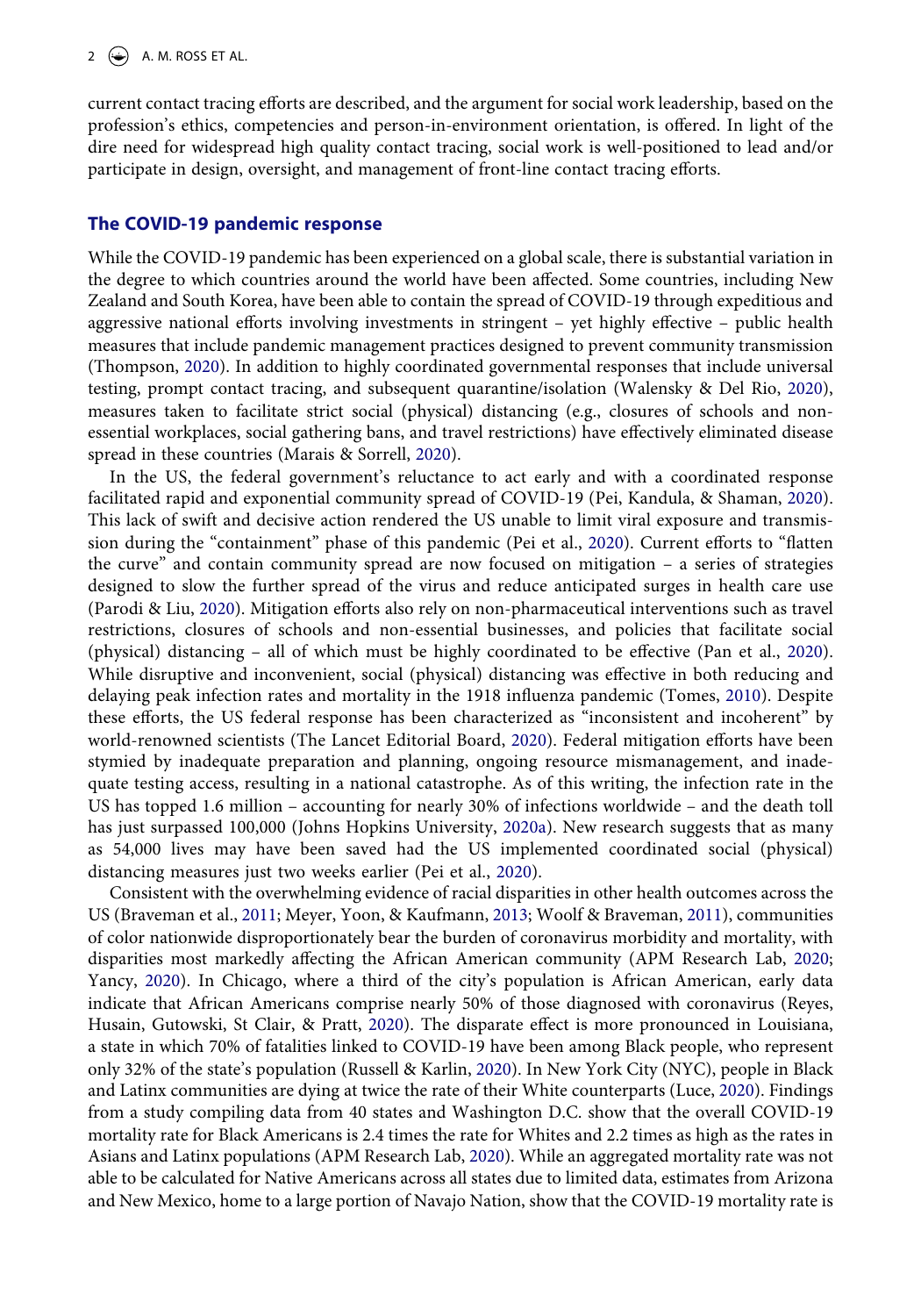more than five times that of all other groups (Arizona), and exceeds other rates by a factor of seven (New Mexico; APM Research Lab, [2020\)](#page-10-1).

<span id="page-3-7"></span><span id="page-3-4"></span><span id="page-3-2"></span><span id="page-3-1"></span>Rates of underlying chronic diseases that elevate risk for development of a severe case of COVID-19, such as diabetes, heart disease, and high blood pressure, have historically been higher in racial/ ethnic minorities as compared to their White counterparts (Centers for Medicare & Medicaid Services, [2017](#page-11-1); Lackland, [2014\)](#page-11-2). These and other disparities are rooted in the SDOH, defined as the conditions in which people live, learn, work, and play, that affect a wide array of health risks and outcomes and disproportionately affect racial/ethnic minorities (Healthy People, [2020](#page-11-3)). In addition to exposing weaknesses in the US health care system beyond known disparities in access to and quality of care (e.g., Clarke et al., [2013](#page-11-4)), COVID-19 exacerbates existing inequities in SDOH related to housing stability, access to health and social care, living and working conditions, and food security, among others. For example, residents of crowded public housing (who are disproportionately racial/ethnic minorities) may be less able to adequately practice social (physical) distancing, which may in part explain the COVID-19 hospitalization rate that is 30% higher in public housing zones (Velasquez, Choi, Aponte, & Olumbhense, [2020\)](#page-13-5). Further, workers in low-wage jobs are exposed to the coronavirus through essential services in health care settings, grocery stores, postal and mail delivery, and transportation services, all exempted from state stay-at-home orders. Black Americans are more likely than White Americans to work in these settings (Hawkins, [2020](#page-11-5)) and in New York City (NYC), Black and Latinx individuals account for more than 60% of the NYC Metropolitan Transit Authority (MTA) workforce (MTA Diversity Committee, [2017](#page-12-13)). Structural discrimination has also contributed to disparities, with imprisoned and undocumented populations bearing a disproportionate burden (Page, Beyrer, & Polk, [2020](#page-12-14); The Marshall Project, [2020](#page-12-15)).

<span id="page-3-11"></span><span id="page-3-9"></span><span id="page-3-8"></span><span id="page-3-3"></span>In the absence of federal leadership, regional, state, and local level entities have taken initiative to develop and manage critical pandemic response tasks in their own geographically defined areas. In particular, many states and large cities have begun to develop and launch their own testing and contact tracing programs, two key public health activities integral to mitigating the spread of COVID-19. Contact tracing, described in detail within this article, is a core century-old disease control measure used to systematically identify individuals who may have come into contact with a person who has an infectious disease. The premise is that, when an infected individual's contacts can be traced, they can then be tested and treated (if necessary), to help reduce infection across populations (Centers for Disease Control (CDC), [2020](#page-11-6)).

#### **Contact tracing: an overview**

<span id="page-3-6"></span>Considered to be a central public health response to infectious disease outbreaks, contact tracing is a component of a larger series of activities designed to support patients with suspected or confirmed infection, especially in the early stages of an outbreak when treatments are limited (Keeling, Hollingsworth, & Read, [2020\)](#page-11-7). In the US, contact tracing is a component of the Ten Essential Public Health Services framework, which describes the work of public health across its many functions: health assessment, policy development and assuring health. Contact tracing involves multiple aspects of the Ten Essential Services; it is a key component of health monitoring and disease surveillance and health education; it mobilizes community partnerships with the goal of informing and educating the population on health issues; and where needed, it links people to health services (Turnock, [2016](#page-13-6)). Identified as a key strategy for preventing further spread of COVID-19 (CDC, [2020\)](#page-11-6), the goal of contact tracing is similar to that of social (physical) distancing: to reduce the number of individuals that each person with COVID-19 infects (R*0*), creating an "effective reproduction number" (R*t*) of less than 1 (Inglesby, [2020](#page-11-8)). When  $R_t$  is equal to/or less than 1, an infection curve has been either "flattened" or has turned downward. While contact tracing is typically most effective in early stages of disease outbreaks, it will be a critical component of mitigation efforts in the US and worldwide.

<span id="page-3-10"></span><span id="page-3-5"></span><span id="page-3-0"></span>Contact tracing is a standard public health practice for reducing disease transmission and has been used worldwide to effectively curb transmission of communicable diseases of tuberculosis (TB),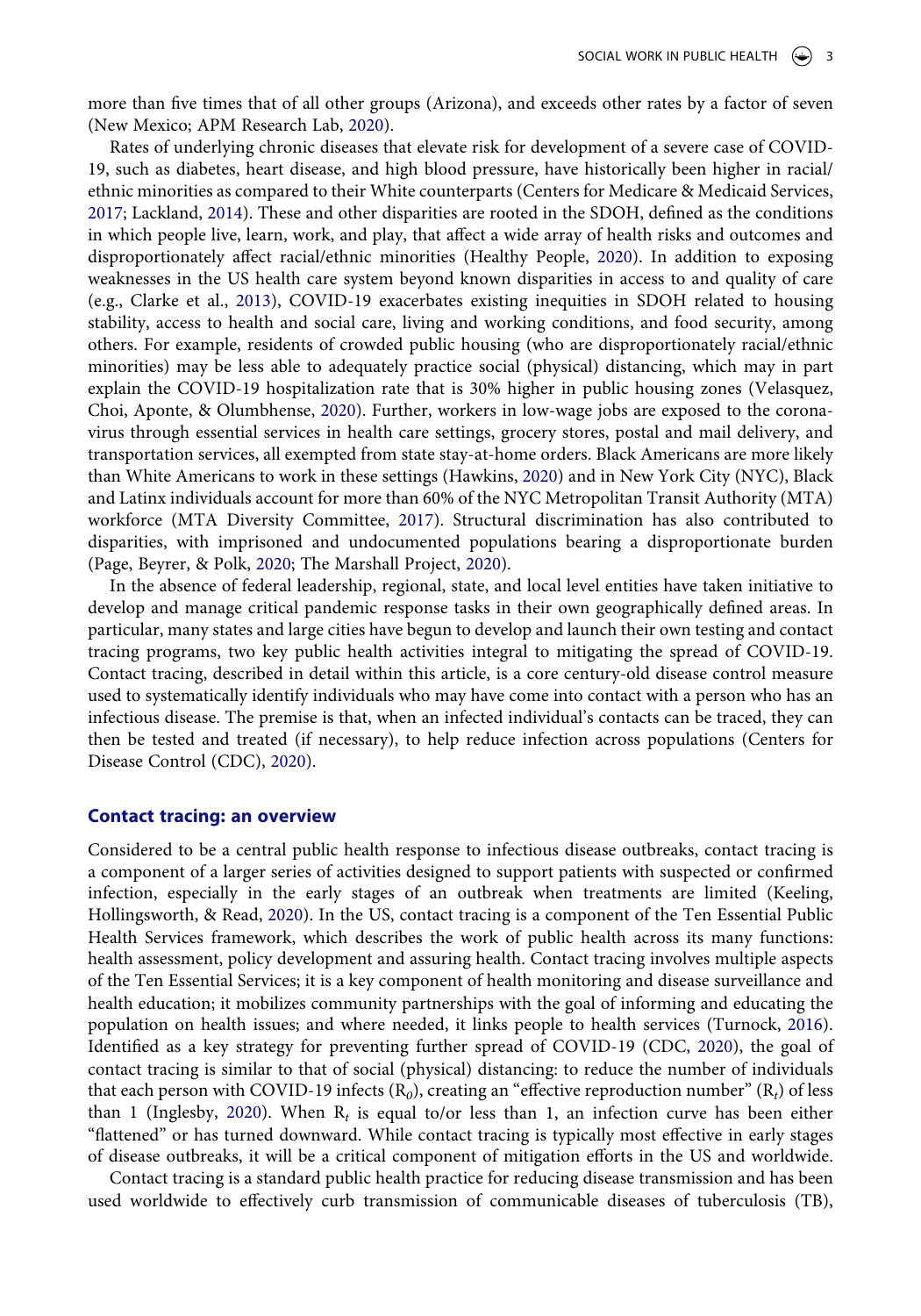<span id="page-4-0"></span>

|  |  | Table 1. Core principles and tasks of contact tracing (CDC, 2020). |  |  |  |  |  |  |  |  |
|--|--|--------------------------------------------------------------------|--|--|--|--|--|--|--|--|
|--|--|--------------------------------------------------------------------|--|--|--|--|--|--|--|--|

| Principle                                                          | <b>CDC</b> Identified Task                                                                                                                                                                                                                                                                                                |
|--------------------------------------------------------------------|---------------------------------------------------------------------------------------------------------------------------------------------------------------------------------------------------------------------------------------------------------------------------------------------------------------------------|
| Communication                                                      | Public health staff work with a patient to help them recall everyone with whom they<br>have had close contact during the timeframe while they may have been infectious                                                                                                                                                    |
| Outreach/Education                                                 | Public health staff then warn these exposed individuals (contacts) of their potential<br>exposure as rapidly and sensitively as possible.                                                                                                                                                                                 |
| <b>Ensuring Privacy</b>                                            | To protect patient privacy, contacts are only informed that they may have been exposed<br>to a patient with the infection. They are not told the identity of the patient who may<br>have exposed them.                                                                                                                    |
| <b>Education and Support</b>                                       | Contacts are provided with education, information, and support to understand their<br>risk, what they should do to separate themselves from others who are not exposed,<br>monitor themselves for illness, and the possibility that they could spread the<br>infection to others even if they themselves do not feel ill. |
| Education                                                          | Contacts are encouraged to stay home and maintain social distance from others (at<br>least 6 feet) until 14 days after their last exposure, in case they also become ill.                                                                                                                                                 |
| Skill-Building: Self Monitoring                                    | They should monitor themselves by checking their temperature twice daily and<br>watching for cough or shortness of breath.                                                                                                                                                                                                |
| Skill-Building: Self Assessment,<br>Notification and Self-Referral | Contacts who develop symptoms should promptly isolate themselves and notify public<br>health staff. They should be promptly evaluated for infection and for the need for<br>medical care.                                                                                                                                 |
| Follow Up                                                          | To the extent possible, public health staff should check in with contacts to make sure<br>they are self-monitoring and have not developed symptoms.                                                                                                                                                                       |

<span id="page-4-3"></span><span id="page-4-2"></span><span id="page-4-1"></span>vaccine-preventable infections (e.g., measles), blood-borne infections, and sexually transmitted infections (STIs), among others (e.g., Armbruster & Brandeau, [2007](#page-10-2); Danquah et al., [2019](#page-11-9); Dara et al., [2020;](#page-11-10) Enanoria et al., [2016](#page-11-11); Hanrahan et al., [2019\)](#page-11-12). Recent literature has shown that contract tracing has already been effective in controlling COVID-19 transmission in Wuhan, China (Bi et al., [2020](#page-10-3)). In the US, many states have laws governing mandatory sexual partner notification, a form of contact tracing, of specific STIs such as HIV, as it is critical for at-risk individuals to receive HIV counseling, testing, and appropriate medical care. Importantly, it was contact tracing that was critical to the eradication of smallpox in 1980 (Fenner, Henderson, Arita, Jezek, & Ladnyi, [1988](#page-11-13)). Although a smallpox vaccine was developed in 1796, eradication was *not* achieved by universal immunization; rather, it was eradicated through exhaustive contact tracing to locate all infected individuals, isolate/quarantine them for a three-week period, and selectively immunize, when possible, those within the surrounding community, as well as those at risk of contracting the disease (Scutchfield & Douglas, [2003\)](#page-12-16).

<span id="page-4-5"></span><span id="page-4-4"></span>While the prognosis and treatment trajectory of a COVID-19 diagnosis may be substantially different from that of smallpox, the core contact tracing principles and tasks remain the same. Although there is variability in contact tracer staffing qualifications, supervision, and follow up communication protocols (due to local-level resources availability and capacity), almost all contact tracing efforts adhere to a series of core principles designed to maximize patient confidentiality, enhance an individual's capacity for safe isolation/quarantine, and reduce transmission of disease (Centers for Disease Control, [2020](#page-11-6)). As shown in [Table 1](#page-4-0), core tasks in contact tracing span domains of communication, outreach, maintenance of privacy and confidentiality, provision of disease-specific education and associated precautions, and skill-building with "contacts", or individuals who may have been exposed to the communicable disease in question.

#### **Social work's historical involvement in contact tracing**

Social work involvement in contact tracing began in the early 20th century as part of collaborative efforts to address infant mortality, TB, and venereal disease; in each of these epidemics, social workers engaged in identification of new cases in the community and social care provision (Ruth & Marshall, [2017](#page-12-0)). By the early 1920s, social work was integrated into the United States Public Health Services (USPHS) where its valuable work in case-finding, consultation, and health promotion was continued, and additional roles in addressing heart disease and mental illness were added (Ruth & Marshall, [2017](#page-12-0)). The public health skills of social workers were highly valued in postwar America. During this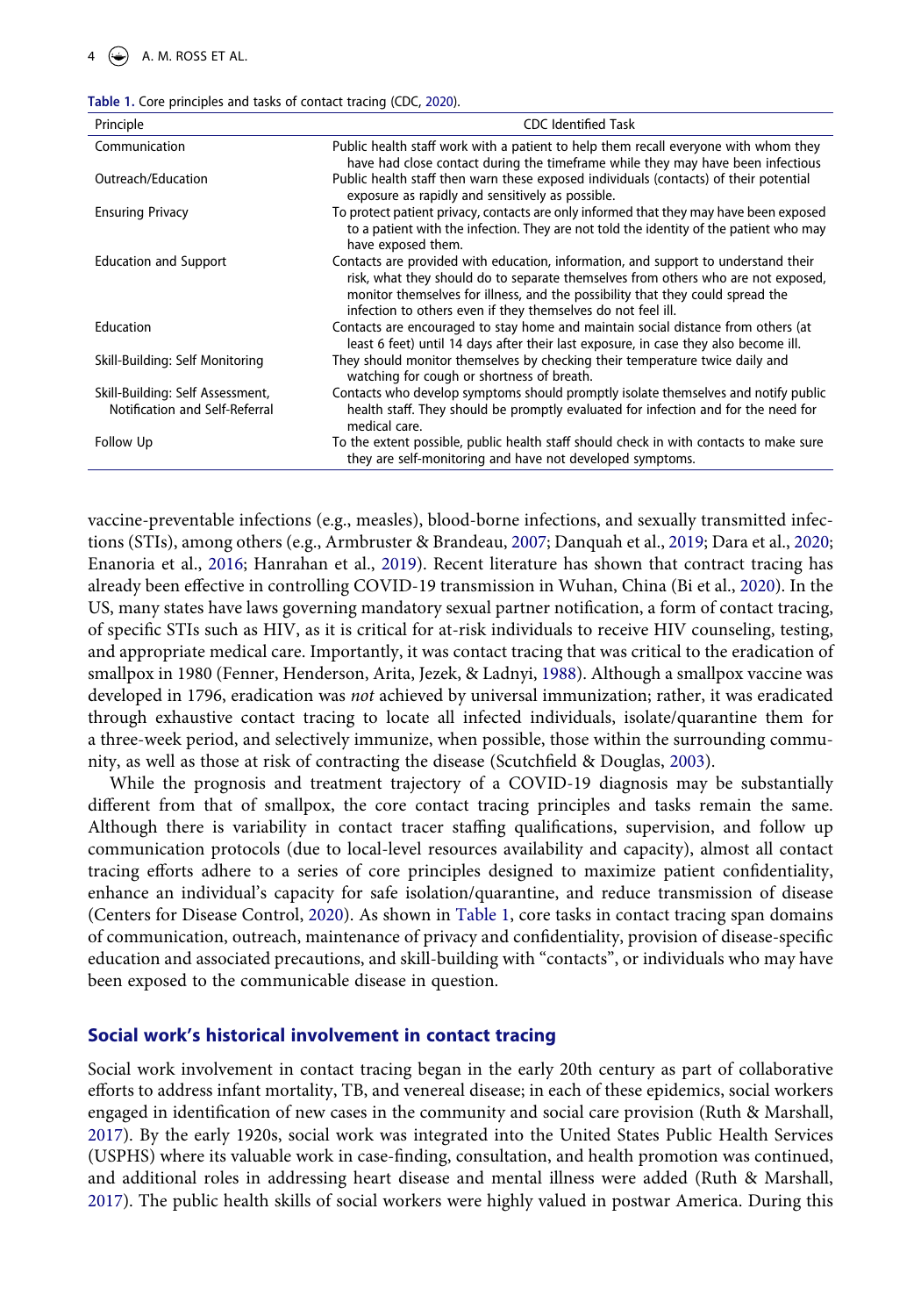time, social workers expanded their roles to include other emergent health issues, such as disaster response, child maltreatment, and HIV/AIDS. While concepts and approaches to contact tracing differed in each of these epidemics, social work expanded its public health remit by engaging in casefinding, early intervention, and harm reduction (Ruth et al., [2019](#page-12-1)). Due to its longstanding involvement in public health, particularly in response to critical health needs, the profession arrives at the COVID-19 moment, with essential public health skills in hand (Kerson & McCoyd, [2013](#page-11-14)).

#### <span id="page-5-2"></span>**Contact tracing and COVID-19: state and local efforts**

The highly communicable nature and unprecedented speed at which COVID-19 continues to spread in the US underscores the need for a comprehensive accessible, adequate, and affordable testing in conjunction with a national contact tracing program. However, in the absence of federal intervention, many state and local entities have undertaken quick-response efforts to develop, launch, and massively scale up testing and contact tracing programs. Dozens of states – including Alaska, California, Massachusetts, New York, and North Carolina – have begun to hire and train COVID-19 contact tracers en masse, with the goal of getting as many contact tracers up to speed and actively working as quickly as possible (Walters, [2020](#page-13-7)).

<span id="page-5-5"></span><span id="page-5-0"></span>To rapidly implement COVID-19 testing and contact tracing programs at scale, most city and state governments have developed partnerships with non-governmental organizations and other entities that possess specific resources, including experience and expertise with large scale deployment of contact tracing programs. Massachusetts was the first US state to invest in a contact tracing program, allocating 44 USD million to the Massachusetts COVID-19 Community Tracing Collaborative (CTC; Bebinger, [2020\)](#page-10-4). The CTC is comprised of a four-group partnership: the Massachusetts COVID-19 Response Command Center, the Massachusetts Department of Public Health, the Commonwealth Health Insurance Connector Authority, and Partners In Health (PIH), a non-governmental global health organization that works with local governments worldwide to strengthen public health infrastructure, provide direct patient care, and train the local health care workforce (Partners in Health (PIH), [2020](#page-12-17)). PIH brings 30 years of experience in addressing the epidemics of HIV, drug-resistant TB, Ebola, Zika, and cholera across the world (PIH, [2020](#page-12-17)). In this cross-systems model, PIH coordinates closely with the Massachusetts Department of Public Health, and other agencies within the Executive Office of Health and Human Services (EOHHS), to train and deploy a contact tracer workforce that will attempt to reach individuals who have been in close contact with confirmed COVID-19 patients.

Training, staffing and supervising the Massachusetts contact tracing workforce is overseen by PIH's medical doctors; the initiative has hired contact tracers, a position which requires a minimum of high school equivalency; case investigators, who supervise more complex cases, and resource coordinators, who arrange concrete support (e.g., housing, food) if needed, to enable a safe and successful quarantine/isolation period of 14 days. While social workers have been among those hired into case investigator and resource coordinator roles, it does not appear that MSW or BSW degrees were required or preferred. Similarly, the initiative has not yet established any mechanism to staff contact tracer positions with community health workers (CHWs), who frequently work with social workers and other health care providers in community outreach, engagement, and health-related activities (Spencer, Gunter, & Palmisano, [2010\)](#page-12-18). Since launching in Massachusetts, PIH has partnered with governments of California, Illinois, North Carolina, Ohio, and the city of Newark, New Jersey and launched the US Public Health Accompaniment Unit to assist with replicating the Massachusetts model (PIH, [2020\)](#page-12-17).

<span id="page-5-4"></span><span id="page-5-3"></span><span id="page-5-1"></span>At the local level in NYC – the epicenter of the US outbreakas of this writing – the umbrella of testing, contact tracing, and treatment efforts are housed primarily within and coordinated by NYC Health + Hospitals (NYCH+H), the largest public health care system in the US, through a collaboration with the Mayor's Office and the NYC Department of Health and Mental Hygiene (DOHMH; Katz, [2020](#page-11-15)). Although this represents a departure in organizational structure from previously successful contact tracing efforts run by DOHMH, the Mayor's Office indicated that a shift was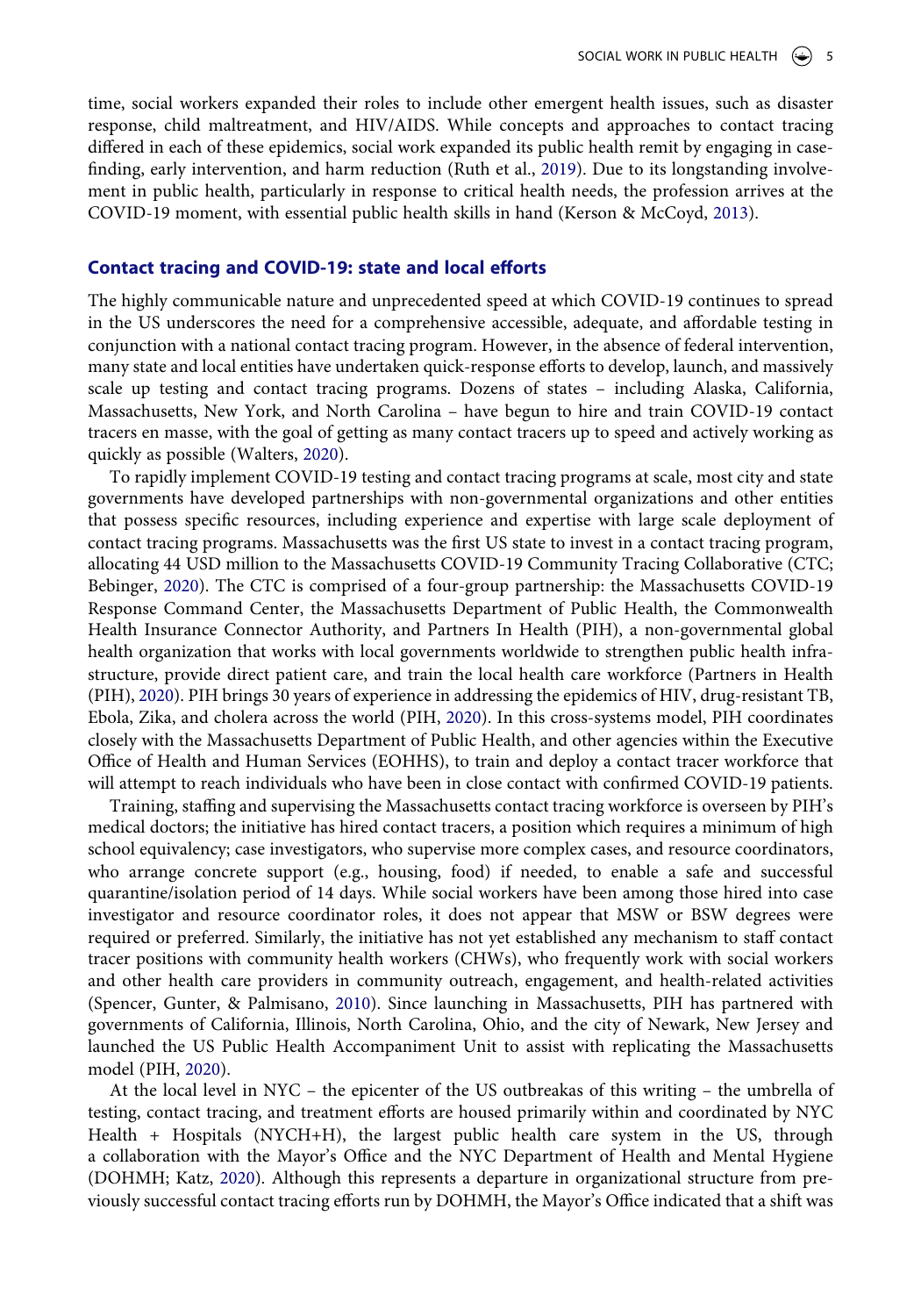6  $\leftrightarrow$  A. M. ROSS ET AL.

<span id="page-6-5"></span>required because, as a public benefit corporation, NYCH+H can facilitate contact tracers hiring and onboarding more rapidly than the city department (New York Times Editorial Board, [2020\)](#page-12-19). Training of city-level contact tracers will be consistent with other programming across the state through a collaboration with Johns Hopkins University Bloomberg School of Public Health. This training includes an online contact tracing course that is free and available to the public and it will be used to develop the contact tracing workforce (Johns Hopkins University, [2020b](#page-11-16)). In addition to core contact tracing tasks (see [Table 1](#page-4-0)), the course contains content on active listening, building rapport, question sequencing, and other skills for effective communication, all of which are also core social work skills (Lishman, [1994;](#page-11-17) Reith Hall, [2019;](#page-12-20) Vass, [1996\)](#page-13-8).

<span id="page-6-3"></span><span id="page-6-2"></span>Current contact tracing initiatives are responding to urgent needs and aligned with traditional principles which prioritize the rapid and immediate scale-up of such efforts. This is necessary given the speed at which COVID-19 is spreading, but has resulted in a phenomenon known as "building the plane as it is flying". As a result, it is difficult to know whether a specific role for social workers, who are well-positioned and professionally equipped to be on the front-lines of contact tracing efforts, has been considered within the current initiatives. Undoubtedly, contact tracing will expand and be enhanced as the pandemic continues. Because social workers are trained as systems thinkers and are highly skilled at marshaling community resources on behalf of patients and populations, it makes sense for social work professionals to be integrated into contact tracing efforts that are currently underway. From engagement in direct patient interactions inherent to culturally-responsive contact tracing, to program design and development that can meet the needs of the most vulnerable people being affected by COVID-19, to interprofessional and cross-sectoral coordination and oversight, social work has an abundance of expertise to bring to the effort.

#### **Contact tracing: an opportunity for social work to lead**

Current contact tracing initiatives are time limited; while they reside largely in public health systems, the health care needed by people with COVID-19 (and their families) takes place within the larger patchwork US health system. At this time, the degree to which health and social care needs of people with COVID-19 and their families are being addressed is unclear. Given the many co-morbidities, inequities and potential post-syndromes associated with COVID-19, it is likely that those affected will have extensive health and social needs for an unknown amount of time. A recent consensus study by the National Academies of Science, Engineering and Medicine (NASEM) that underscored the central role of SDOH on health outcomes, and the critical importance of integrating social care into the health care delivery system, has important implications for the COVID-19 era. Social care is defined as the "services that address health-related social risk factors and social needs" (p. 1) and the NASEM (2019) report highlights social work as the core "social care" workforce. As contact tracing identifies those infected or at risk for infectious disease, an enhanced social care approach must be led by highly skilled social work professionals who are trained to advocate for and link vulnerable populations to the services needed to reduce inequities and promote recovery. This model of meeting urgent needs through social work and public health collaboration is consistent with the profession's roles in many other crises; it also underscores the need to integrate social care throughout the duration of the COVID-19 pandemic and beyond (Kerson & McCoyd, [2013](#page-11-14)).

<span id="page-6-4"></span><span id="page-6-1"></span><span id="page-6-0"></span>The ethical expertise and cultural responsiveness of the profession is also relevant. Although contact tracing is an effective public health intervention, if implemented improperly, it has the potential to violate privacy and result in state surveillance. In addition, there is already emerging evidence that racial/ethnic minority communities are experiencing not only disproportionate disease burden, but differential treatment in social (physical) distancing enforcement (Honan & Chapman, [2020](#page-11-18)). As a workforce, social work is deeply committed to social and racial justice, and skilled in navigating ethical challenges, and professionally guided by a code whose principles safeguard privacy and confidentiality (and respect cultural differences; National Association of Social Workers (NASW), [2017](#page-12-21)). Social workers have familiarity with team-based approaches to health (Abramson, [1990;](#page-10-5)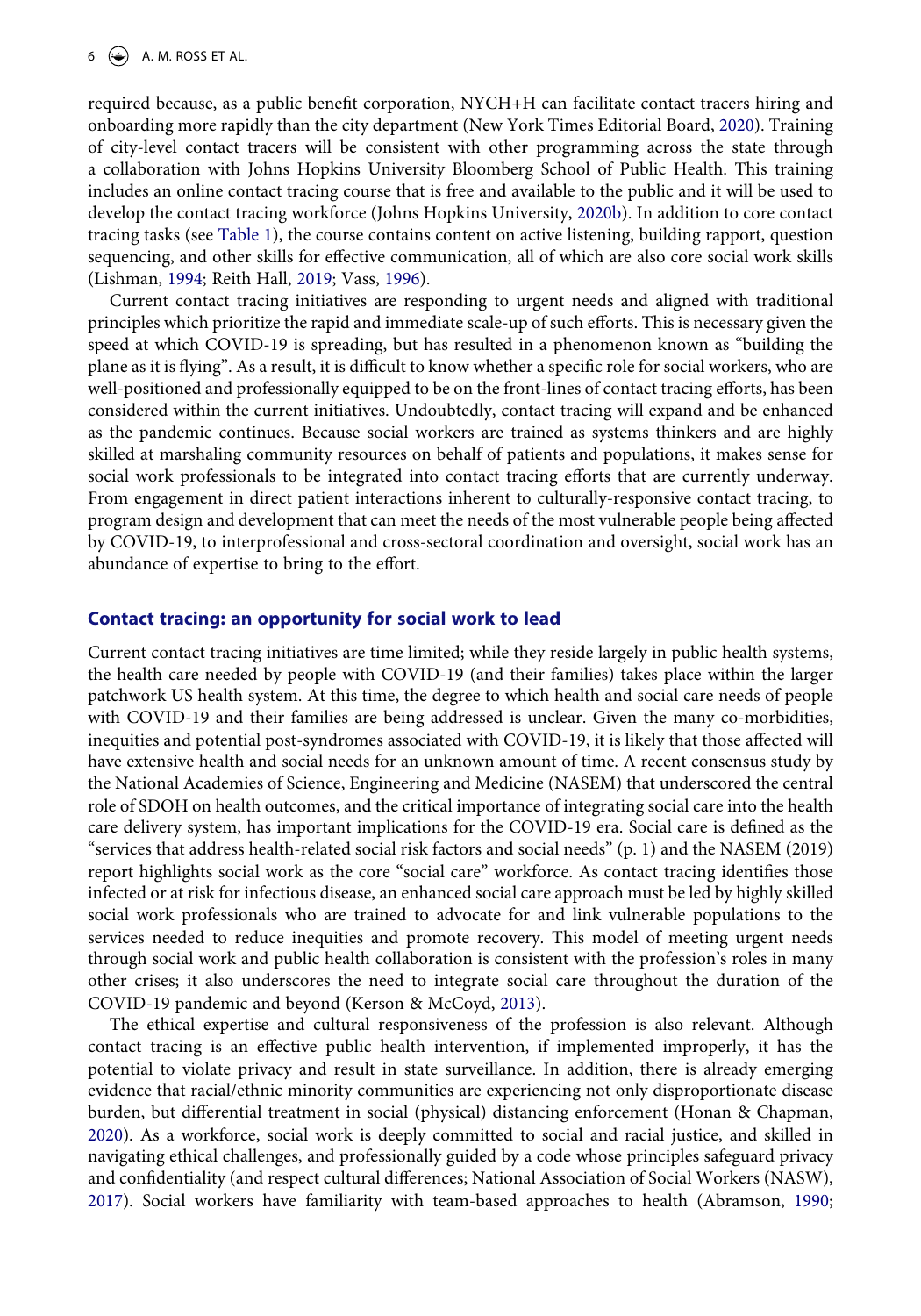<span id="page-7-4"></span><span id="page-7-3"></span>Schuetz, Mann, & Everett, [2010](#page-12-22)) and a systems or ecological perspective that contextualizes people in their environments. In addition, social workers are trained in evidence-based interventions focused on building rapport and enhancing engagement, care coordination and management, and brief treatment (NASEM, 2019; Ross & Zerden, [2020;](#page-12-23) Zerden, Lombardi, Fraser, Jones, & Rico, [2018](#page-13-9)). For example, social workers are trained in motivational interviewing (Miller & Rollnick, [2002\)](#page-12-24), a useful intervention that can be used to support individuals in creating social (physical) distancing strategies and integrate other safety precautions needed to reduce the spread of COVID-19.

<span id="page-7-2"></span><span id="page-7-1"></span>Social work professional competencies correspond directly to those required to implement successful contact tracing initiatives. Masters-level social work training utilizes a competency-based approach structured around engagement, assessment, intervention, and evaluation across individual, group and community systems. Further, the profession is committed to demonstrating ethical and professional behavior, advancing human rights and social, economic, and environmental justice, using both practice-informed research and research-informed practice, engaging diversity and difference, and engaging in policy practice (Council on Social Work Education (CSWE), [2015](#page-11-19)). As shown in [Table 2,](#page-7-0) five of the nine social work competencies can be easily applied to essential contact tracing skills identified by the CDC [\(2020](#page-11-6)) for direct patient interactions. Four additional social work competencies – engaging in policy practice (Competency #5), evaluating practice with individuals, families, organizations and communities (Competency #9), using practice-informed research and researchinformed practice (Competency #4), and advancing human rights and social, economic, and environmental justice (Competency  $#3$ ) – are applicable and highly relevant to advocacy and leadership needed at local, state and national levels to support contact tracing initiatives.

#### *Social work and COVID-19 contact tracing initiatives*

While published information on the role of social workers in COVID-19 contact tracing initiatives is limited, an example from Massachusetts suggests the important role that social workers can have, when they are consulted and included. In the initial Massachusetts rollout of contact tracing efforts spearheaded by PIH, a public health social worker (in a policy leadership position) inquired about whether state contact tracing protocols included any questions about caregiving needs for children and/or other dependents. Efforts had been so focused on the needs of the individual exposed to or infected with COVID-19, that questions related to caregiving had been initially omitted from the contact tracing script. Failure to inquire about children or other dependents results in an incomplete

<span id="page-7-0"></span>**Table 2.** Contact tracing skills identified by the CDC ([2020\)](#page-11-6) and corresponding social work competencies.

| <b>CDC</b> Identified Skill                                                                                                                                                                             | Social Work Competency                                                                                                                                          |
|---------------------------------------------------------------------------------------------------------------------------------------------------------------------------------------------------------|-----------------------------------------------------------------------------------------------------------------------------------------------------------------|
| An understanding of patient confidentiality, including the ability to conduct<br>interviews without violating confidentiality (e.g., to those who might<br>overhear their conversations)                | 1. Demonstrate Ethical and Professional Behavior                                                                                                                |
| Understanding of the medical terms and principles of exposure, infection,<br>infectious period, potentially infectious interactions, symptoms of disease,<br>pre-symptomatic and asymptomatic infection | 1. Demonstrate Ethical and Professional Behavior                                                                                                                |
| Excellent and sensitive interpersonal, cultural sensitivity, and interviewing<br>skills such that they can build and maintain trust with patients and contacts                                          | 6. Engage with Individuals, Families, Groups,<br>Organizations and Individuals                                                                                  |
| Basic skills of crisis counseling, and the ability to confidently refer patients and<br>contacts for further care if needed                                                                             | 7. Assess Individuals, Families, Groups,<br>Organizations and Individuals<br>8. Intervene with Individuals, Families, Groups,<br>Organizations, and Communities |
| Resourcefulness in locating patients and contacts who may be difficult to<br>reach or reluctant to engage in conversation                                                                               | 6. Engage with Individuals, Families, Groups,<br>Organizations and Individuals                                                                                  |
| Understanding of when to refer individuals or situations to medical, social, or<br>supervisory resources                                                                                                | 7. Assess Individuals, Families, Groups,<br>Organizations and Individuals<br>8. Intervene with Individuals, Families, Groups,<br>Organizations, and Communities |
| Cultural competency appropriate to the local community                                                                                                                                                  | 2. Engage Diversity and Difference in Practice                                                                                                                  |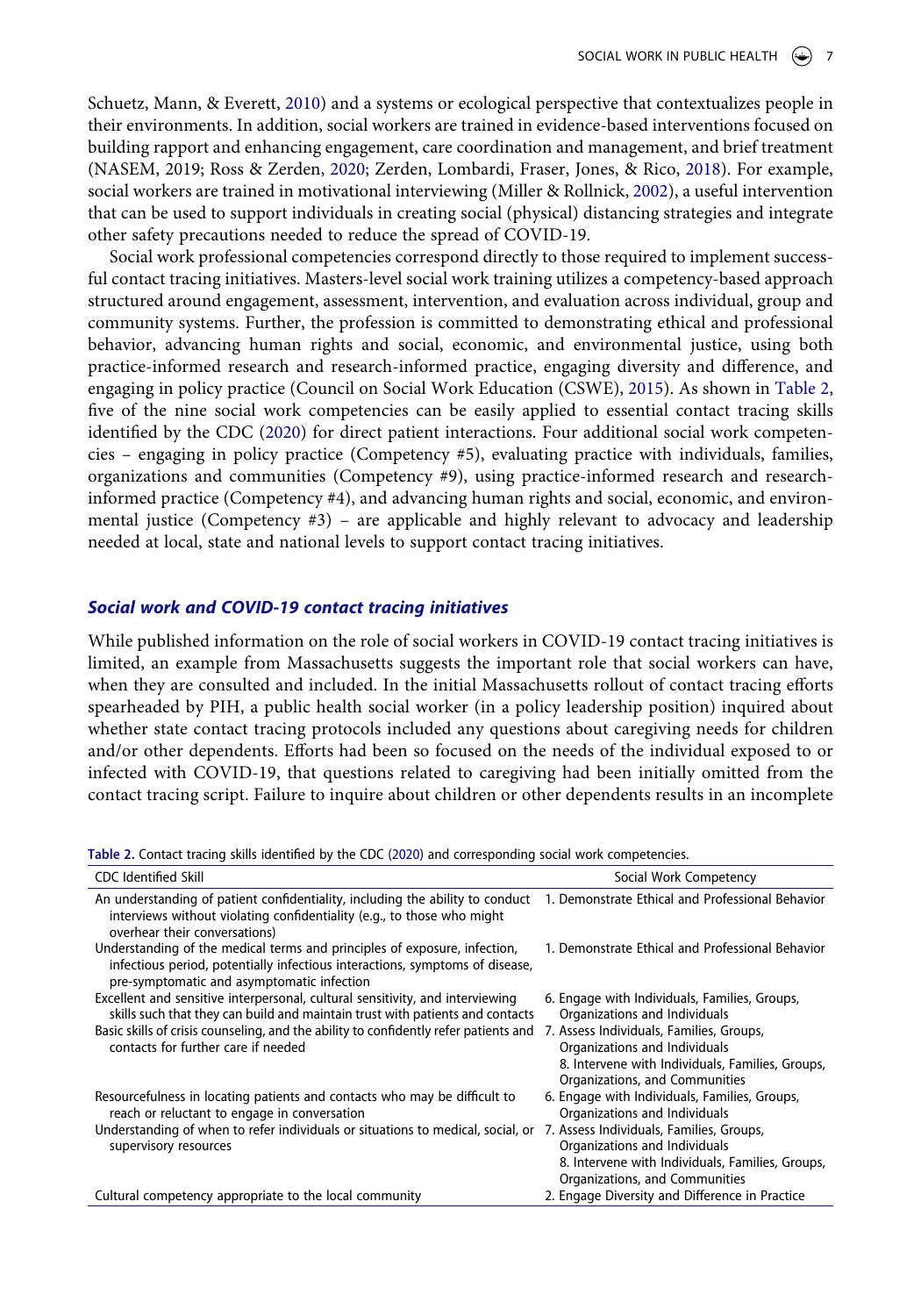<span id="page-8-0"></span>picture of whether adults in caregiving roles who are exposed and may need to self-isolate, quarantine, or be hospitalized indefinitely, can safely and reasonably be expected to do so. As a public health social worker, this policy leader utilized a person-in-environment perspective (Bronfenbrenner, [1979](#page-11-20)) to identify an important omission in the standard contact tracing protocols. To rectify the error, she and her team worked collaboratively across systems to develop emergency family care plan protocols and resources to support current contact tracing. As a result, the current contact tracing script in Massachusetts now includes questions about children and other dependents, and protocols have been established to refer individuals to supportive resources (e.g., pediatricians, care coordinators, case managers, patient navigators) for emergency family care plan development when indicated. Simultaneously, the policy leader's team developed a campaign to encourage pediatricians, care coordinators, case managers, and other health carehealth care providers to proactively work with families to develop emergency family care plans, should they be needed. In this case, evaluation of existing contact tracing practices (Competency #9) and engagement in policy practice (Competency #5) ensured that ongoing contact tracing efforts adequately addressed potential barriers to safe and effective quarantine/isolation that may have otherwise been negated.

#### *Prevention through enhanced contact tracing*

Understandably, current COVID-19 contact tracing initiatives focus primarily on reducing COVID-19 transmission risk, and facilitate access to supports needed to comply with safe and effective quarantine/isolation practices. While such supports must be prioritized, most contact tracing initiatives provide resources *only* to individuals who have identified immediate unmet needs that interfere with their capacity to safely restrict contact for the duration of the quarantine/isolation period. Further, the needs addressed are *only* for the duration of the quarantine/isolation period and may not include food or support for dependents. Once the quarantine/isolation period ends, any previously unmet needs that were addressed during this period cease; any undetected needs can remain unaddressed. In addition, new stressors encountered during the quarantine/isolation period (e.g., unemployment due to missed work, loneliness due to isolation) may lead to new needs social workers can identify, treat, and serve.

<span id="page-8-4"></span><span id="page-8-3"></span><span id="page-8-2"></span><span id="page-8-1"></span>Independent of an individual's capacity to safely quarantine/isolate, the social (physical) distancing measures – which are necessary to preserve public health – invariably affect SDOH. The US appears to have entered an economic downturn that is comparable in scope to the Great Depression of the 1930s (Gopinath, [2020](#page-11-21)). As of this writing, over 43 million people have filed for unemployment insurance (US Bureau of Labor Statistics, [2020\)](#page-13-10). With one in four American workers applying for aid within the past 10 weeks, the unemployment rate has reached a high of 14.7% (Ivanova, [2020\)](#page-11-22). Given epidemiological patterns characteristic of previous pandemics and other natural disasters, it is reasonable to anticipate that there are (or will be) substantial increases in substance use, anxiety and depression, loneliness, domestic violence, and child maltreatment (Galea, Merchant, & Lurie, [2020\)](#page-11-23). While stepped care, defined as a system of delivering and monitoring mental health treatment wherein the delivering the most effective, least resource-heavy treatment to patients in need is delivered first – and then "stepped up" to more resource-intensive treatments as needed – has been identified as a viable approach in addressing the looming mental health crisis precipitated by the COVID-19 pandemic (Galea et al., [2020](#page-11-23)). However, interventions and supports are not typically provided unless a behavioral health need has already been identified. Integrating SDOH and behavioral health screening into existing contact tracing initiatives – or at minimum, coordinating screening and triage with contact tracing efforts – offers an opportunity for widespread early identification and triage of unmet social and behavioral health needs that have either been previously undetected or emerged due to the COVID-19 pandemic. In fact, it may provide a cost effective and expeditious way to employ a stepped care model and better coordination of care.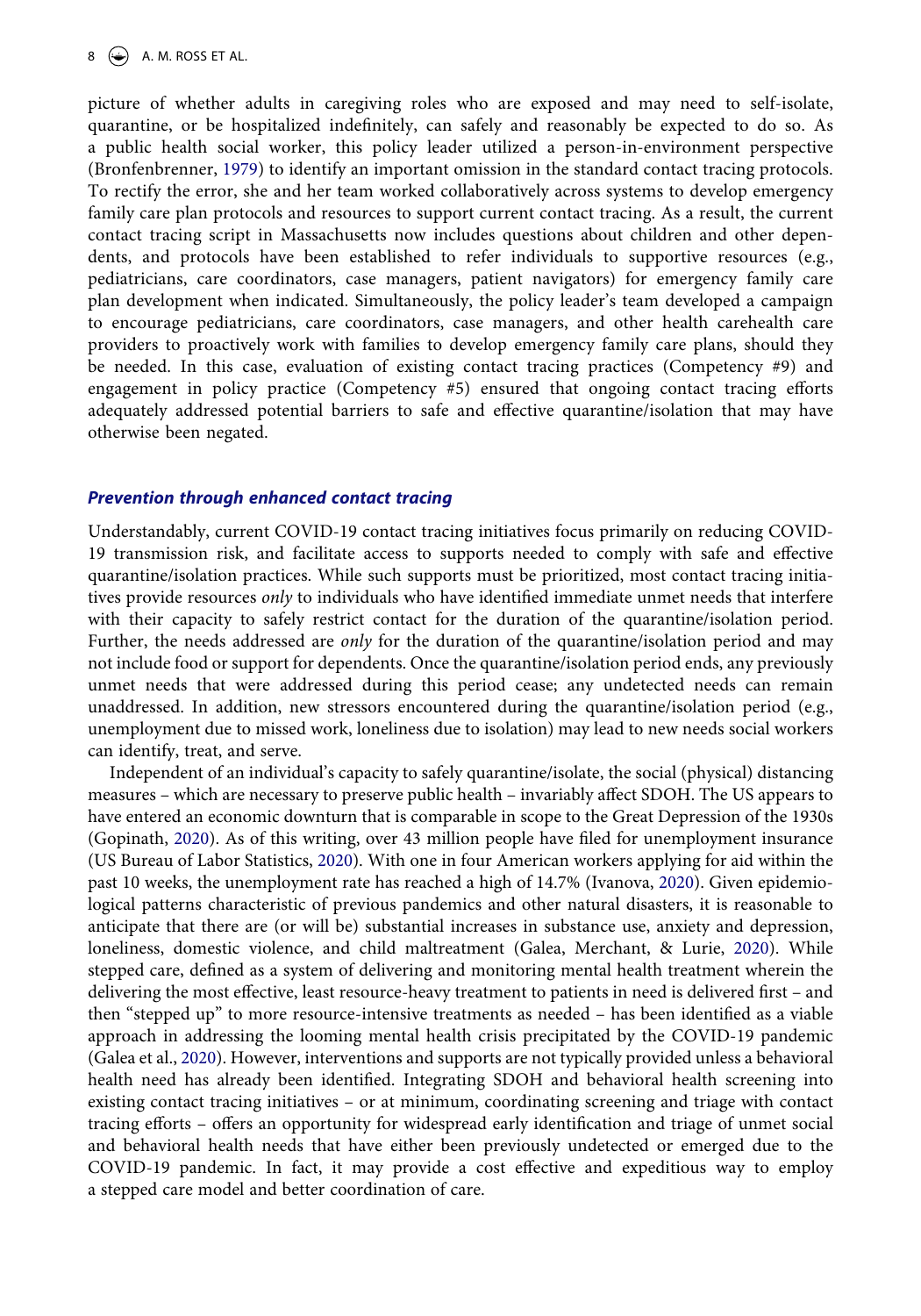#### *A model program to build upon*

Some states have already recognized the natural fit of social work either within, or in conjunction with, contact tracing initiatives for other highly communicable diseases (e.g. TB). In NYC, social workers in the DOHMH Communicable Diseases Division play an integral part to the ongoing contact tracing work, with leadership in how best to support people with communicable diseases (e.g., TB or STIs) and their contacts. Though this role has not been previously conceptualized as within the scope of contact tracing, referrals through contact tracing activities, and communication within the team that includes field staff (e.g., CHWs and public health advisors), chest center, and other health department staff, has facilitated using contact tracing and case management to identify and address social needs that extend beyond those needed to maintain quarantine/isolation for a specified period (J. Sullivan Meissner, personal communication, May 18, 2020).

<span id="page-9-4"></span><span id="page-9-3"></span><span id="page-9-1"></span>Within the Bureau of Tuberculosis Control (BTBC), recognition of the interrelated social, economic, and health challenges of people at higher-risk for TB led to enhancement of social work services. Despite reductions of TB cases in NYC in the late 1990s, including the impressive containment of a multi-drug resistant TB outbreak related to HIV/AIDS and congregate settings, the burden of TB remains high in various foreign-born communities where TB is endemic in the country of origin (Macaraig, Burzynski, & Varma, [2014](#page-12-25)). Understanding the differing barriers to accessing treatment and care among NYC immigrant communities was a factor that led to the establishment of a social work field placement (supervised by health department social workers) in the city TB clinics where many identified contacts of people who are infected with TB seek care (Torres et al., [2019](#page-13-11); Zelnick, O'Donnell, Ahuja, Chua, & Sullivan Meissner, [2016](#page-13-12)). Between September 2018 and May 2019, multilingual social work interns assisted with issues including housing and food insecurity, mental health, substance abuse, and domestic violence, and provided on-site support services (Henderson et al., [2020](#page-11-24)). The social work internship program at DOHMH highlights how bringing social work skills into the clinic setting where people with TB and their contacts sought evaluation, treatment and care created an opportunity to address multiple social and health needs and created an avenue to stronger care engagement.

#### <span id="page-9-0"></span>*Application to COVID-19*

The experience of social workers and social work interns in the NYC health department holds important lessons for COVID-19. To be effective, contact tracing efforts must include efforts to build trust with communities, respond to social needs, be trauma-informed, and have capacity to make a range of referrals. It would be advantageous to build upon the BTBC experiences and use this research to inform practice (Competency 4), to creatively integrate social workers into contact tracing teams and initiatives.

<span id="page-9-2"></span>As evidenced by the aforementioned examples, contact tracing will continue to play an essential role in how we respond to COVID-19 among other infectious diseases, especially as States plan and execute reopening. Given the global, life-altering impact of COVID-19 on every sector, social work education and training will need to respond adeptly. With its emphasis on wide-lens approaches that promote population health, public health social work principles can be infused into all social work education (Ruth et al., [2017](#page-12-26)). For example, contact tracing can be integrated into generalist courses, such as human behavior and social environment, so that all MSW students are exposed to this concept early in their educational training. Other opportunities include interprofessional classes with students across the health professions to learn in vivo as the COVID-19 pandemic continues to unfold. Field education placements across coordinated sectors such as public health departments, local governmental agencies, and community hospitals can expose social work students to the interprofessional reality of effectively addressing a global and localized health crisis. Similarly, educating social work students about the role of CHWs in community-based settings, the evidence-based models that involve partnering with CHWs and how these models might also be relevant to contact tracing is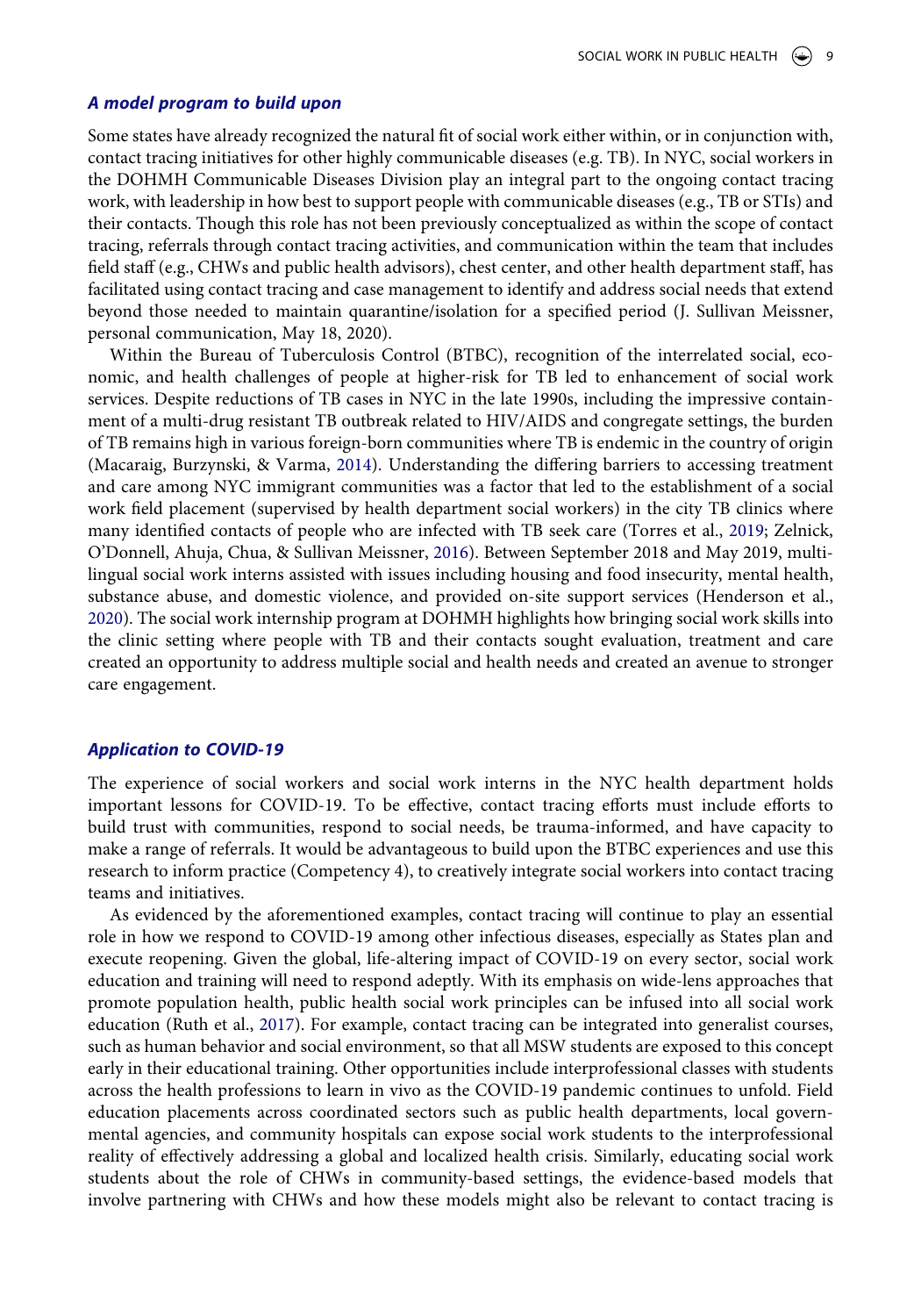critical. Finally, as this public health – and now social and economic crisis – unfolds, lessons learned from these exemplars should be incorporated into future case studies to enrich discussion and learning around the complexities we are facing.

## **Conclusion**

The social work profession possesses the skills and competencies need to collaborate and lead in enhanced contact tracing initiatives; its perspective and expertise can be vital to developing, scaling, and delivering urgently needed contact tracing initiatives, especially as States begin to contemplate reopening and social needs explode. However, social work expertise is not limited to contact tracing; it is applicable to other aspects of pandemic response – especially those that will be needed to weather the inevitable tsunami of mental health, social, and economic stressors that have either been precipitated or exacerbated by the COVID-19 pandemic. Many – if not all – of these sequelae are rooted in the SDOH and disproportionately affect people who are already vulnerable to racism, systematic social exclusion, and other systemic and structural forms of discrimination. Social work's history and presence as a field that fosters both individual and population health is an asset during this time.

As aptly stated by Dr. Walter-McCabe ([2020\)](#page-13-0) in an editorial published in this journal earlier this year, "it is time to roll up our sleeves and social work" (p.21). As social workers, if we have not yet been allocated a seat at the pandemic response decision-making table, we do not have the luxury of time to politely wait for an invitation. As a profession, this escalating public health crisis requires us to step forward to fulfill our commitment to demonstrating Competency #3: advancing human rights and social, economic, and environmental justice – building a shared perspective with our colleagues across disciplines. If the profession is excluded, an opportunity for prevention will be missed. The long-term needs of already vulnerable populations will be further exacerbated, leading to inequities greater in scope than those that are currently evident in this country. The inclusion of social work can enhance contact tracing efforts underway and strengthen its link to meeting social needs in this time of crisis. It is imperative that social work contribute meaningfully to contact tracing and other pandemic planning and response efforts to expeditiously and effectively minimize the devastating impacts of COVID-19 on all people.

#### **Disclosure statement**

No potential conflict of interest was reported by the authors.

#### **ORCID**

Abigail M. Ross D http://orcid.org/0000-0003-3706-4166

#### **References**

<span id="page-10-5"></span>Abramson, J. S. ([1990](#page-6-0)). Making teams work. *Social Work with Groups*, *12*(4), 45–63. doi:[10.1300/J009v12n04\\_04](https://doi.org/10.1300/J009v12n04_04)

<span id="page-10-1"></span>APM Research Lab. [\(2020\)](#page-2-0). *The color of coronavirus: COVID-19 deaths by race and ethnicity in the US*. Retrieved from <https://www.apmresearchlab.org/covid/deaths-by-race>.

- <span id="page-10-2"></span>Armbruster, B., & Brandeau, M. L. ([2007](#page-4-1)). Contact tracing to control infectious disease: When enough is enough. *Health Care Management Science*, *10*(4), 341–355. doi:[10.1007/s10729-007-9027-6](https://doi.org/10.1007/s10729-007-9027-6)
- <span id="page-10-4"></span>Bebinger, M. ([2020,](#page-5-0) April 11). What would contact tracing for coronavirus look like? *WBUR, National Public Radio*. Retrieved from <https://www.npr.org/2020/04/11/832360497/what-would-contact-tracing-for-coronavirus-look-like>
- <span id="page-10-3"></span>Bi, Q., Wu, Y., Mei, S., Ye, S., Zou, X., Zhang, Z., . . . Feng, T. [\(2020\)](#page-4-2). Epidemiology and transmission of COVID-19 in 391 cases and 1286 of their close contacts in Shenzhen, China: A retrospective cohort study. *The Lancet Infectious Diseases*, *20*(8), 911–919. Online first. doi:[10.1016/S1473-3099\(20\)30287-5](https://doi.org/10.1016/S1473-3099(20)30287-5).
- <span id="page-10-0"></span>Braveman, P. A., Kumanyika, S., Fielding, J., LaVeist, T., Borrell, L. N., Manderscheid, R., & Troutman, A. ([2011](#page-2-1)). Health disparities and health equity: The issue is justice. *American Journal of Public Health*, *101(S1)*, S149–S155. doi:[10.2105/](https://doi.org/10.2105/AJPH.2010.300062) [AJPH.2010.300062](https://doi.org/10.2105/AJPH.2010.300062)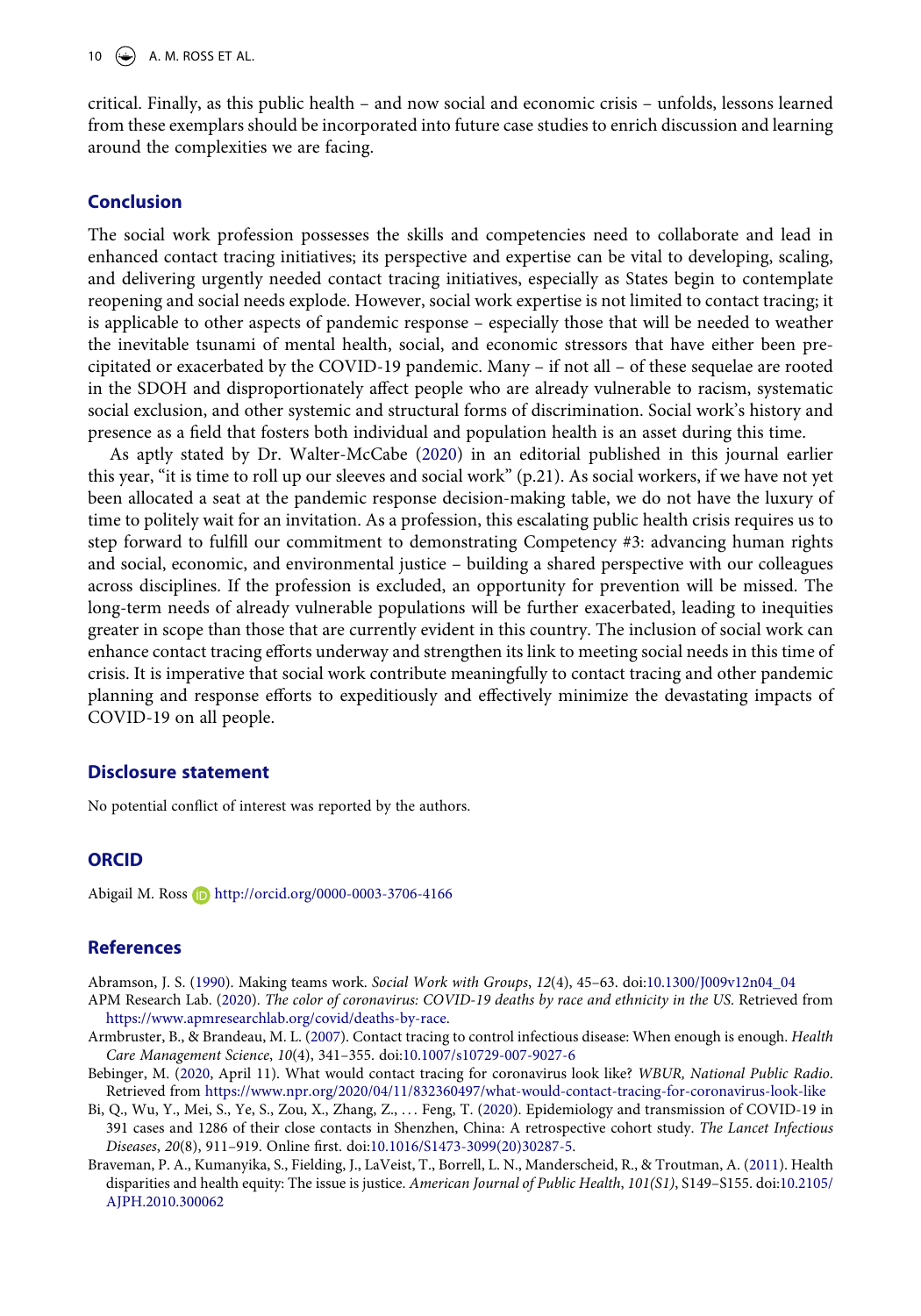- <span id="page-11-20"></span>Bronfenbrenner, U. [\(1979\)](#page-8-0). *The ecology of human development: Experiments by nature and design*. Cambridge, MA: Harvard University Press.
- <span id="page-11-6"></span>Centers for Disease Control. ([2020](#page-3-0)). *Contact tracing: Part of a multipronged approach to fight the COVID-19 pandemic*. Retrieved from <https://www.cdc.gov/coronavirus/2019-ncov/downloads/php/principles-contact-tracing-booklet.pdf>
- <span id="page-11-1"></span>Centers for Medicare & Medicaid Services. ([2017](#page-3-1)). *Racial and ethnic disparities in diabetes prevalence, self-management, and health outcomes among medicare beneficiaries*. Retrieved from [https://www.cms.gov/About-CMS/Agency-](https://www.cms.gov/About-CMS/Agency-Information/OMH/Downloads/March-2017-Data-Highlight.pdf)[Information/OMH/Downloads/March-2017-Data-Highlight.pdf](https://www.cms.gov/About-CMS/Agency-Information/OMH/Downloads/March-2017-Data-Highlight.pdf)
- <span id="page-11-4"></span>Clarke, A. R., Goddu, A. P., Nocon, R. S., Stock, N. W., Chyr, L. C., Akuoko, J. A., & Chin, M. H. ([2013\)](#page-3-2). Thirty years of disparities intervention research: What are we doing to close racial and ethnic gaps in health care? *Medical Care*, *51*  (11), 1020–1026. doi:[10.1097/MLR.0b013e3182a97ba3](https://doi.org/10.1097/MLR.0b013e3182a97ba3)
- <span id="page-11-19"></span>Council on Social Work Education. ([2015\)](#page-7-1). *Educational policy and accreditation standards*. Retrieved from [https://www.](https://www.cswe.org/getattachment/Accreditation /Accreditation-Process/2015-EPAS/2015EPAS_Web_FINAL.pdf.aspx) [cswe.org/getattachment/Accreditation /Accreditation-Process/2015-EPAS/2015EPAS\\_Web\\_FINAL.pdf.aspx](https://www.cswe.org/getattachment/Accreditation /Accreditation-Process/2015-EPAS/2015EPAS_Web_FINAL.pdf.aspx)
- <span id="page-11-9"></span>Danquah, L. O., Hasham, N., MacFarlane, M., Conteh, F. E., Momoh, F., Tedesco, A. A., ... Weiss, H. A. ([2019](#page-4-1)). Use of a mobile application for Ebola contact tracing and monitoring in northern Sierra Leone: A proof-of-concept study. *BMC Infectious Diseases*, *19*(1), 810. doi:[10.1186/s12879-019-4354-z](https://doi.org/10.1186/s12879-019-4354-z)
- <span id="page-11-10"></span>Dara, M., Sotgiu, G., Reichler, M. R., Chiang, C.-Y., Chee, C. B. E., & Migliori, G. B. ([2020](#page-4-1)). New diseases and old threats: Lessons from tuberculosis for the COVID-19 response. *The International Journal of Tuberculosis and Lung Disease*, *24*  (5), 544–545. doi:[10.5588/ijtld.20.0151](https://doi.org/10.5588/ijtld.20.0151)
- <span id="page-11-11"></span>Enanoria, W. T. A., Liu, F., Zipprich, J., Harriman, K., Ackley, S., Blumberg, S., . . . Porco, T. C. [\(2016\)](#page-4-3). The effect of contact investigations and public health interventions in the control and prevention of measles transmission: A simulation study. *PloS One*, *11*(12), e0167160. doi:[10.1371/journal.pone.0167160](https://doi.org/10.1371/journal.pone.0167160)
- <span id="page-11-13"></span>Fenner, F., Henderson, D. A., Arita, I., Jezek, Z., & Ladnyi, I. D. [\(1988\)](#page-4-4). *Smallpox and its eradication*. Retrieved from <https://apps.who.int/iris/handle/10665/39485>
- <span id="page-11-23"></span>Galea, S., Merchant, R., & Lurie, N. [\(2020](#page-8-1)). The mental health consequences of COVID-19 and physical distancing: The need for prevention and early intervention. *JAMA Internal Medicine*, *180*(6), 817. Published online April 10, 2020. doi:[10.1001/jamainternmed.2020.1562](https://doi.org/10.1001/jamainternmed.2020.1562)
- <span id="page-11-21"></span>Gopinath, G. (April 14, [2020\)](#page-8-2). The great lockdown: Worst economic downturn since the great depression. *International Monetary Fund Blog*. Retrieved from [https://blogs.imf.org/2020/04/14/the-great-lockdown-worst-economic](https://blogs.imf.org/2020/04/14/the-great-lockdown-worst-economic-downturn-since-the-great-depression/)[downturn-since-the-great-depression/](https://blogs.imf.org/2020/04/14/the-great-lockdown-worst-economic-downturn-since-the-great-depression/)
- <span id="page-11-12"></span>Hanrahan, C. F., Nonyane, B. A. S., Mmolawa, L., West, N. S., Siwelana, T., Lebina, L., . . . Dowdy, D. W. ([2019](#page-4-3)). Contact tracing versus facility-based screening for active TB case finding in rural South Africa: A pragmatic cluster-randomized trial (Kharitode TB). *PLoS Medicine*, *16*(4), e1002796. doi:[10.1371/journal.pmed.1002796](https://doi.org/10.1371/journal.pmed.1002796)
- <span id="page-11-5"></span>Hawkins, D. [\(2020](#page-3-3)). The coronavirus burden is falling heavily on black Americans. Why? The Guardian. Retrieved from <https://www.theguardian.com/commentisfree/2020/apr/16/black-workers-coronavirus-covid-19>
- <span id="page-11-3"></span>Healthy People. [\(2020\)](#page-3-4). Washington, DC: US Department of Health and Human Services, Office of Disease Prevention and Health Promotion. Retrieved from <https://www.healthypeople.gov/>
- <span id="page-11-24"></span>Henderson, E., Buchanan, C., Caban, J., Wright-Woolcock, S., Whitehead, M., Robinson, E., . . . Sullivan Meer, J. ([2020](#page-9-0), May) Enhancing social support services among tuberculosis patients in New York City through a collaborative pilot project. National TB Controllers Association Annual Meeting, Minneapolis, MN.
- <span id="page-11-18"></span>Honan, K., & Chapman, B. (May 23, [2020](#page-6-1)). NYPD data shows racial disparities in social- distancing enforcement. *The Wall Street Journal*. Retrieved from [https://www.wsj.com/articles/nypd-data-shows-racial-disparities-in-social](https://www.wsj.com/articles/nypd-data-shows-racial-disparities-in-social-distancing-enforcement-11588964081)[distancing-enforcement-11588964081](https://www.wsj.com/articles/nypd-data-shows-racial-disparities-in-social-distancing-enforcement-11588964081)
- <span id="page-11-8"></span>Inglesby, I. ([2020](#page-3-5)). Public health measures and the reproduction number of SARS-CoV-2. *Journal of the American Medical Association*, *323*(21), 2186. Published online May 1, 2020. [10.1001/jama.2020.7878](https://doi.org/10.1001/jama.2020.7878)
- <span id="page-11-22"></span>Ivanova, I. (May 21, [2020](#page-8-3)). More than 4 million Americans file for jobless aid, bringing pandemic total above 40 million. *CBS News*. Retrieved from <https://www.cbsnews.com/news/4-million-file-unemployment-jobless-claims/>
- <span id="page-11-0"></span>Johns Hopkins University. [\(2020a](#page-2-2), May 25). *Coronavirus resource center*. Retrieved from [https://coronavirus.jhu.edu/](https://coronavirus.jhu.edu/map.html) [map.html](https://coronavirus.jhu.edu/map.html).
- <span id="page-11-16"></span>Johns Hopkins University. ([2020b\)](#page-6-2). *COVID-19 contact tracing*. Retrieved from [https://www.coursera.org/learn/covid-](https://www.coursera.org/learn/covid-19-contact-tracing?edocomorp=covid-19-contact-tracing)[19-contact-tracing?edocomorp=covid-19-contact-tracing.](https://www.coursera.org/learn/covid-19-contact-tracing?edocomorp=covid-19-contact-tracing)
- <span id="page-11-15"></span>Katz, M. (May 15, [2020\)](#page-5-1). *New York City Council hearing: NYC's plan for COVID-19 testing and contact tracing*. Retrieved from [https://www.nychealthandhospitals.org/new-york-city-council-hearing-nycs-plan-for-covid-19-testing-and](https://www.nychealthandhospitals.org/new-york-city-council-hearing-nycs-plan-for-covid-19-testing-and-contact-tracing/)[contact-tracing/](https://www.nychealthandhospitals.org/new-york-city-council-hearing-nycs-plan-for-covid-19-testing-and-contact-tracing/)
- <span id="page-11-7"></span>Keeling, M., Hollingsworth, T. D., & Read, J. ([2020](#page-3-6)). The efficacy of contact tracing for the containment of the 2019 novel coronavirus (COVID-19). *medRxiv*. preprint. doi: [10.1101/2020.02.14.20023036](https://doi.org/10.1101/2020.02.14.20023036).
- <span id="page-11-14"></span>Kerson, T. S., & McCoyd, J. [\(2013](#page-5-2)). In response to need: An analysis of social work roles over time. *Social Work*, *58*(4), 333–343. doi:[10.1093/sw/swt035](https://doi.org/10.1093/sw/swt035)
- <span id="page-11-2"></span>Lackland, D. T. ([2014\)](#page-3-7). Racial differences in hypertension: Implications for high blood pressure management. *The American Journal of the Medical Sciences*, *348*(2), 135–138. doi:[10.1097/MAJ.0000000000000308](https://doi.org/10.1097/MAJ.0000000000000308)
- <span id="page-11-17"></span>Lishman, J. ([1994\)](#page-6-3). *Communication in social work*. London, UK: Macmillan International Higher Education. Red Globe Press.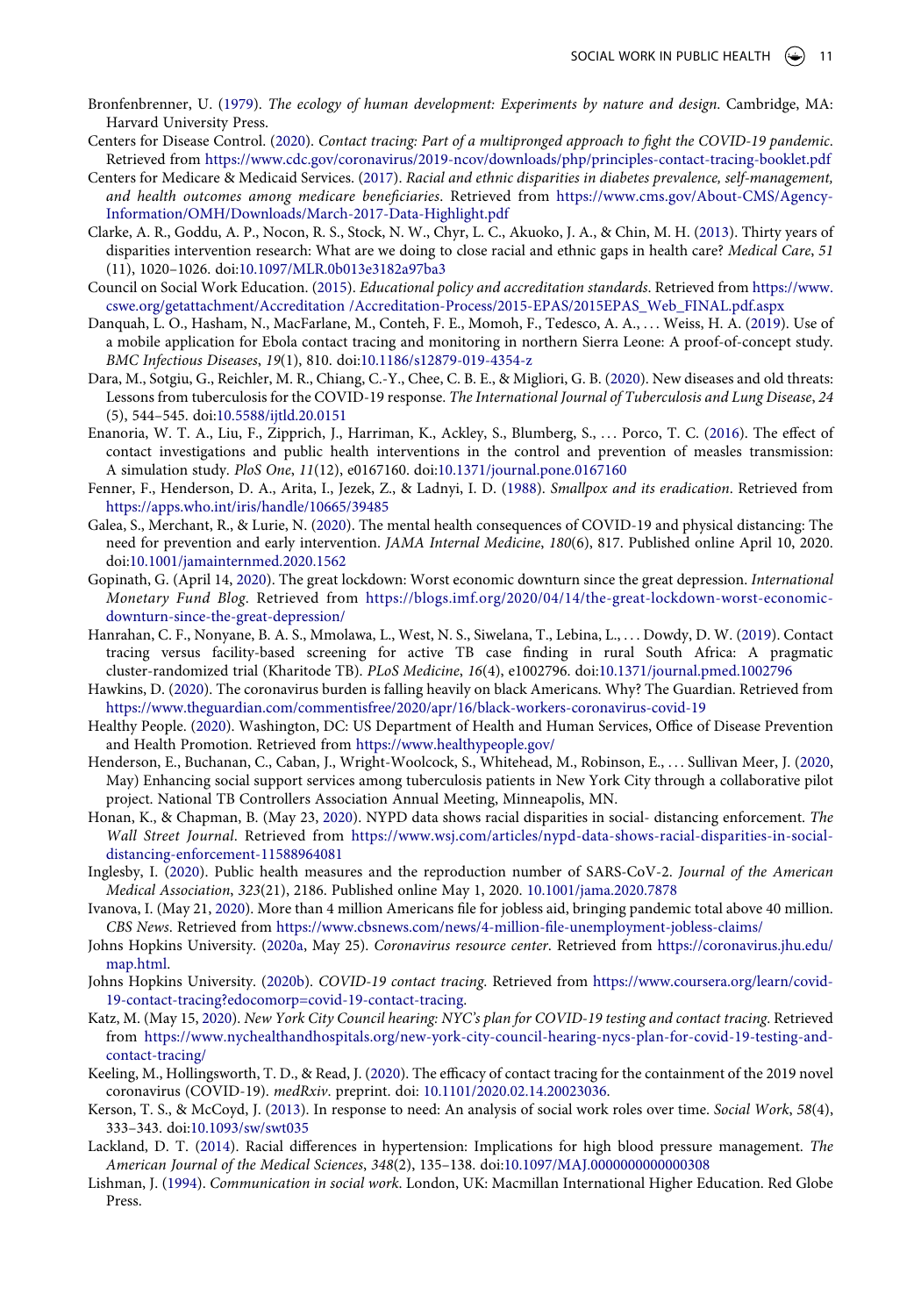#### 12  $\left(\bigoplus_{n=1}^{\infty} A_n M_n \right)$  ROSS ET AL.

- <span id="page-12-12"></span>Luce, K. [\(2020](#page-2-3), April 8). Virus is twice as deadly for Black and Latino people than whites in NYC. *The New York Times*. Retrieved from <https://www.nytimes.com/2020/04/08/nyregion/coronavirus-race-deaths.html>
- <span id="page-12-25"></span>Macaraig, M., Burzynski, J., & Varma, J. K. ([2014\)](#page-9-1). Tuberculosis control in New York City—A changing landscape. *New England Journal of Medicine*, *370*(25), 2362–2365. doi:[10.1056/NEJMp1402147](https://doi.org/10.1056/NEJMp1402147)
- <span id="page-12-4"></span>Marais, B. J., & Sorrell, T. C. [\(2020\)](#page-2-4). Pathways to COVID-19 'community protection'. *International Journal of Infectious Diseases*, *96*, 496–499. Advance online publication. doi:[10.1016/j.ijid.2020.05.058.](https://doi.org/10.1016/j.ijid.2020.05.058)
- <span id="page-12-13"></span>Metropolitan Transit Authority Diversity Committee. ([2017\)](#page-3-8). Diversity Committee Meeting Proceedings. Retrieved from [http://web.mta.info/mta/news/books/archive/170221\\_1415\\_Diversity.pdf](http://web.mta.info/mta/news/books/archive/170221_1415_Diversity.pdf)
- <span id="page-12-9"></span>Meyer, P. A., Yoon, P. W., & Kaufmann, R. B. ([2013](#page-2-1)). Introduction: CDC health disparities and inequalities report: United States. *Morbidity & Mortality Weekly Report*, *S62*(3), 3–5.
- <span id="page-12-24"></span>Miller, W. R., & Rollnick, S. [\(2002\)](#page-7-2). *Motivational interviewing: Preparing people for change* (2nd ed.). New York, NY: The Guilford Press.
- <span id="page-12-2"></span>National Academies of Science Engineering and Medicine (NASEM). ([2019\)](#page-1-3). Integrating Social Care into the Delivery of Health Care: Moving Upstream to Improve the Nation's Health. Washington, DC: National Academies of Science Engineering and Medicine.
- <span id="page-12-21"></span>National Association of Social Workers (NASW). [\(2017](#page-6-4)). *NASW code of ethics*. Retrieved from [https://www.socialwor](https://www.socialworkers.org/About/Ethics/Code-of-Ethics/Code-of-Ethics-English) [kers.org/About/Ethics/Code-of-Ethics/Code-of-Ethics-English](https://www.socialworkers.org/About/Ethics/Code-of-Ethics/Code-of-Ethics-English)
- <span id="page-12-19"></span>New York Times Editorial Board. [\(2020,](#page-6-5) May 10). *New York City 'can't afford to get this wrong'*. Retrieved from [https://](https://www.nytimes.com/2020/05/10/opinion/coronavirus-contact-tracing-nyc.html) [www.nytimes.com/2020/05/10/opinion/coronavirus-contact-tracing-nyc.html](https://www.nytimes.com/2020/05/10/opinion/coronavirus-contact-tracing-nyc.html)
- <span id="page-12-14"></span>Page, K. V., Beyrer, M., & Polk, C. [\(2020](#page-3-9)). Undocumented U.S. immigrants and Covid-19. *New England Journal of Medicine*, *382*(21), e62. doi:[10.1056/NEJMp2005953](https://doi.org/10.1056/NEJMp2005953)
- <span id="page-12-7"></span>Pan, A., Liu, L., Wang, C., Guo, H., Hao, X., Wang, Q., . . . Wu, T. ([2020\)](#page-2-5). Associations of public health interventions with the epidemiology of the COVID-19 outbreak in Wuhuan China. *Journal of the American Medical Association*, *323*  (19), 1915. Published online April 10, 2020. [10.1001/jama.2020.6130](https://doi.org/10.1001/jama.2020.6130)
- <span id="page-12-6"></span>Parodi, S. M., & Liu, V. X. ([2020](#page-2-6)). From containment to mitigation of COVID-19 in the US. *Journal of the American Medical Association*, *323*(15), 1441–1442. doi:[10.1001/jama.2020.3882](https://doi.org/10.1001/jama.2020.3882)
- <span id="page-12-17"></span>Partners in Health. ([2020\)](#page-5-3). *Massachusetts response: Community tracing collaborative*. Retrieved from [https://www.pih.](https://www.pih.org/ma-response) [org/ma-response](https://www.pih.org/ma-response)
- <span id="page-12-5"></span>Pei, S., Kandula, S., & Shaman, J. [\(2020\)](#page-2-7). Differential effects of intervention timing on COVID-19 spread in the United States. *medRxiv Preprint*. doi:[10.1101/2020.05.15.20103655](https://doi.org/10.1101/2020.05.15.20103655)
- <span id="page-12-20"></span>Reith Hall, E. ([2019\)](#page-6-3). *Communication skills in health and social care* (4th ed.). Thousand Oaks, CA: Sage Publications.
- <span id="page-12-10"></span>Reyes, C., Husain, N., Gutowski, C., St Clair, S., & Pratt, G. (April 7, [2020\)](#page-2-8) *Chicago's coronavirus disparity: Black Chicagoans are dying at nearly six times the rate of white residents, data show*. Retrieved from [https://www.](https://www.chicagotribune.com/coronavirus/ct-coronavirus-chicago-coronavirus-deaths-demographics-lightfoot-20200406-77nlylhiavgjzb2wa4ckivh7mu-story.html) [chicagotribune.com/coronavirus/ct-coronavirus-chicago-coronavirus-deaths-demographics-lightfoot-20200406-](https://www.chicagotribune.com/coronavirus/ct-coronavirus-chicago-coronavirus-deaths-demographics-lightfoot-20200406-77nlylhiavgjzb2wa4ckivh7mu-story.html) [77nlylhiavgjzb2wa4ckivh7mu-story.html](https://www.chicagotribune.com/coronavirus/ct-coronavirus-chicago-coronavirus-deaths-demographics-lightfoot-20200406-77nlylhiavgjzb2wa4ckivh7mu-story.html)
- <span id="page-12-23"></span>Ross, A., & Zerden, L. ([2020\)](#page-7-3). Prevention, health promotion, and social work: Aligning health and human service systems through a workforce for health. *American Journal of Public Health*, *110*(S2), S186–S190. Advance online publication. [10.2105/AJPH.2020.305690](https://doi.org/10.2105/AJPH.2020.305690).
- <span id="page-12-11"></span>Russell, G., & Karlin, F. (April 6, [2020](#page-2-9)). Coronavirus disparity in Louisiana: About 70% of the victims are Black, but why? *The Times-Picayune*. Retrieved from [https://www.nola.com/news/coronavirus/article\\_d804d410-7852-11ea-ac6d](https://www.nola.com/news/coronavirus/article_d804d410-7852-11ea-ac6d-470ebb61c694.html) [-470ebb61c694.html](https://www.nola.com/news/coronavirus/article_d804d410-7852-11ea-ac6d-470ebb61c694.html)
- <span id="page-12-1"></span>Ruth, B. J., Wachman, M. K., & Marshall, J. ([2019](#page-1-4)). Public health social work. In S. Gehlert & T. Browne (Eds.), *Handbook of health social work* (3rd ed., pp. 93–118). Hoboken, NJ: John Wiley & Sons.
- <span id="page-12-0"></span>Ruth, B. J., & Marshall, J. M. ([2017\)](#page-1-5). A history of social work in public health. *American Journal of Public Health*, *107*(S3), S236–S242. doi:[10.2105/AJPH.2017.304005](https://doi.org/10.2105/AJPH.2017.304005)
- <span id="page-12-26"></span>Ruth, B. J., Wachman, M., Marshall, J. M., Backman, A., Harrington, C., Schultz, N., & Ouimet, K. [\(2017\)](#page-9-2). Health in all social work programs: Findings from a national analysis. *American Journal of Public Health*, *107*(S3), S267–S273. doi:[10.2105/AJPH.2017.304034](https://doi.org/10.2105/AJPH.2017.304034)
- <span id="page-12-22"></span>Schuetz, B., Mann, E., & Everett, W. ([2010](#page-7-4)). Educating health professionals collaboratively for team-based primary care. *Health Affairs*, *29*(8), 1476–1480. doi:[10.1377/hlthaff.2010.0052](https://doi.org/10.1377/hlthaff.2010.0052)
- <span id="page-12-16"></span>Scutchfield, F., & Douglas. ([2003](#page-4-5)). *Principles of public health practice*. Clifton Park, NY: Delmar Learning. ISBN 0-76682843-3.
- <span id="page-12-18"></span>Spencer, M., Gunter, K., & Palmisano, G. ([2010\)](#page-5-4). Community health workers and their value to social work. *Social Work*, *55*(2), 169–180. doi:[10.1093/sw/55.2.169](https://doi.org/10.1093/sw/55.2.169)
- <span id="page-12-8"></span>The Lancet Editorial Board. [\(2020](#page-2-10)). *Reviving the US CDC*. *The Lancet*. Published online May 16, 2020. doi: [10.1016/](https://doi.org/10.1016/S0140-6736(20)31140-5) [S0140-6736\(20\)31140-5](https://doi.org/10.1016/S0140-6736(20)31140-5)
- <span id="page-12-15"></span>The Marshall Project. [\(2020\)](#page-3-9). A state-by-state look at coronavirus in prisons. *The Marshall Project*. Retrieved from <https://www.themarshallproject.org/2020/05/01/a-state-by-state-look-at-coronavirus-in-prisons>
- <span id="page-12-3"></span>Thompson, D. (May 6, [2020](#page-2-11)). What's being South Korea's COVID-19 exceptionalism? *The Atlantic*. Retrieved from <https://www.theatlantic.com/ideas/archive/2020/05/whats-south-koreas-secret/611215/>